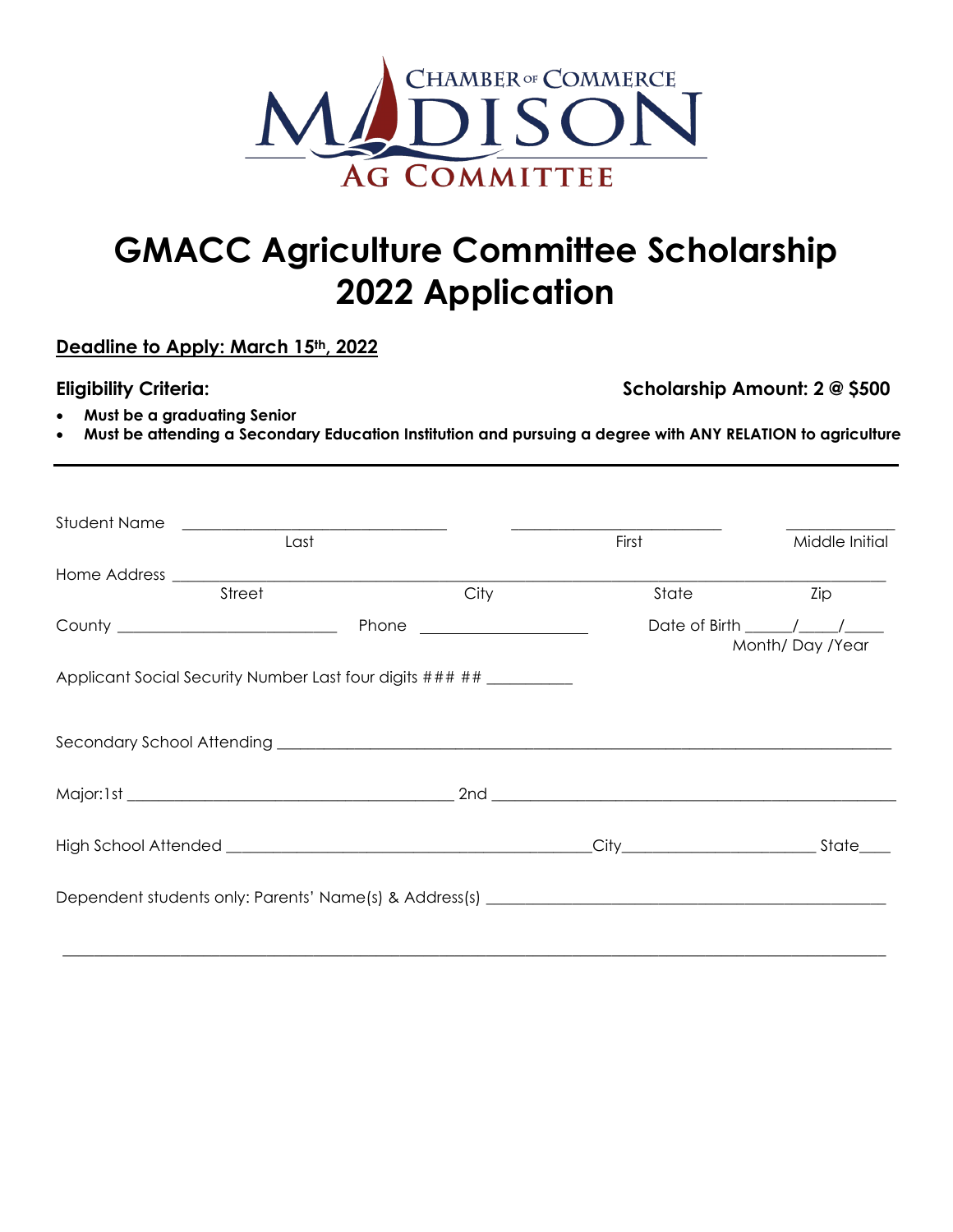

*Please complete the following questionnaire. Please feel free to supply your answers on a separate sheet of paper. To keep anonymity, please replace any names used in your answers.* 

**1. How does the field you are going into in post-secondary education relate to agriculture and what lead you to choose this path?**

**2. Have you been involved in FFA/4-H? If yes, please explain. If no, please explain your involvement with agriculture.**

**3. Tell us about an event or accomplishment that you are proud of & has helped shape you as a person.**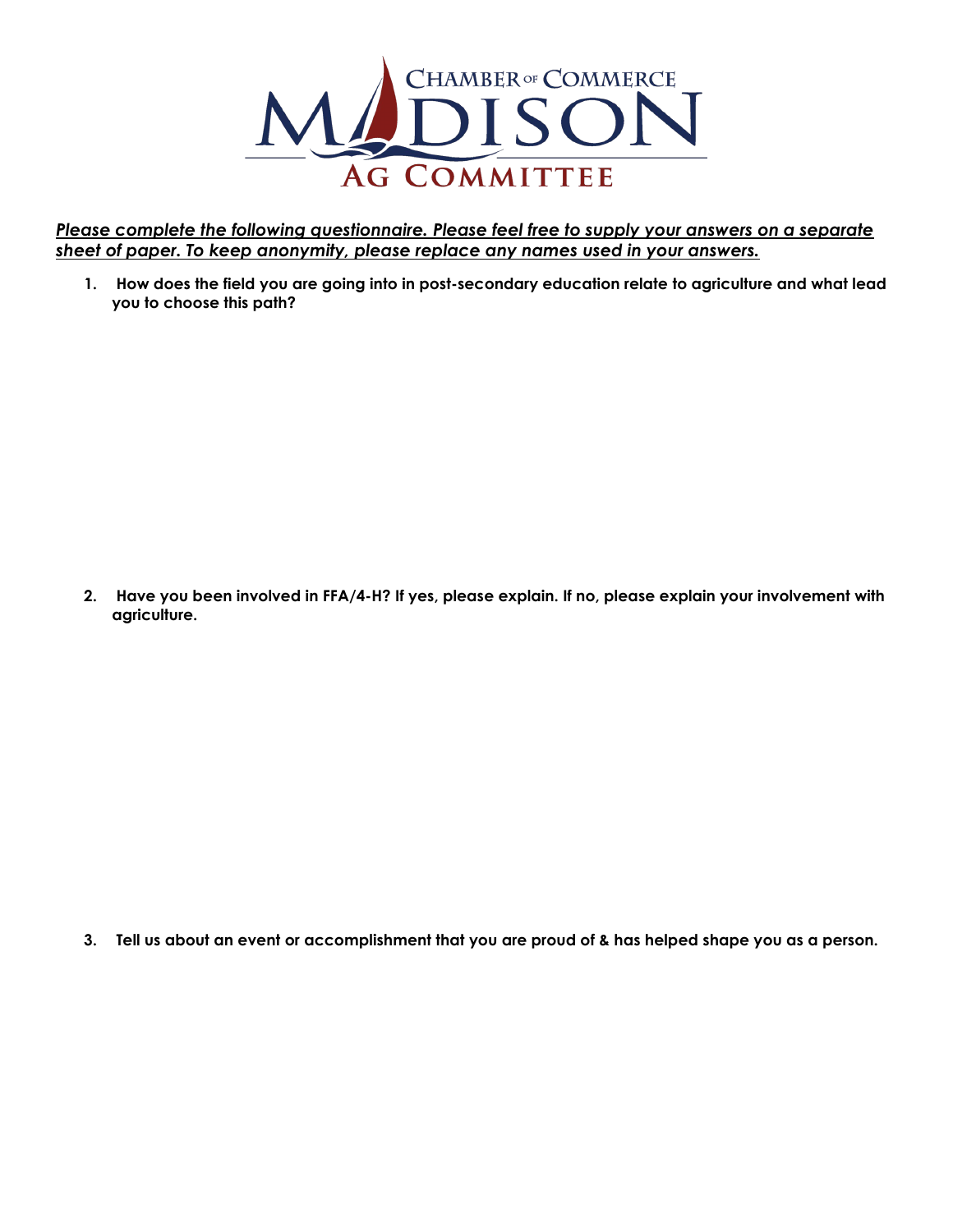

**4. What is a mistake that you have made, and what/how did you learn from that mistake?**

**5. What are three personal attributes that you find important that can translate into the agricultural industry?**

**6. What is a problem in your chosen field and how would you combat that problem?**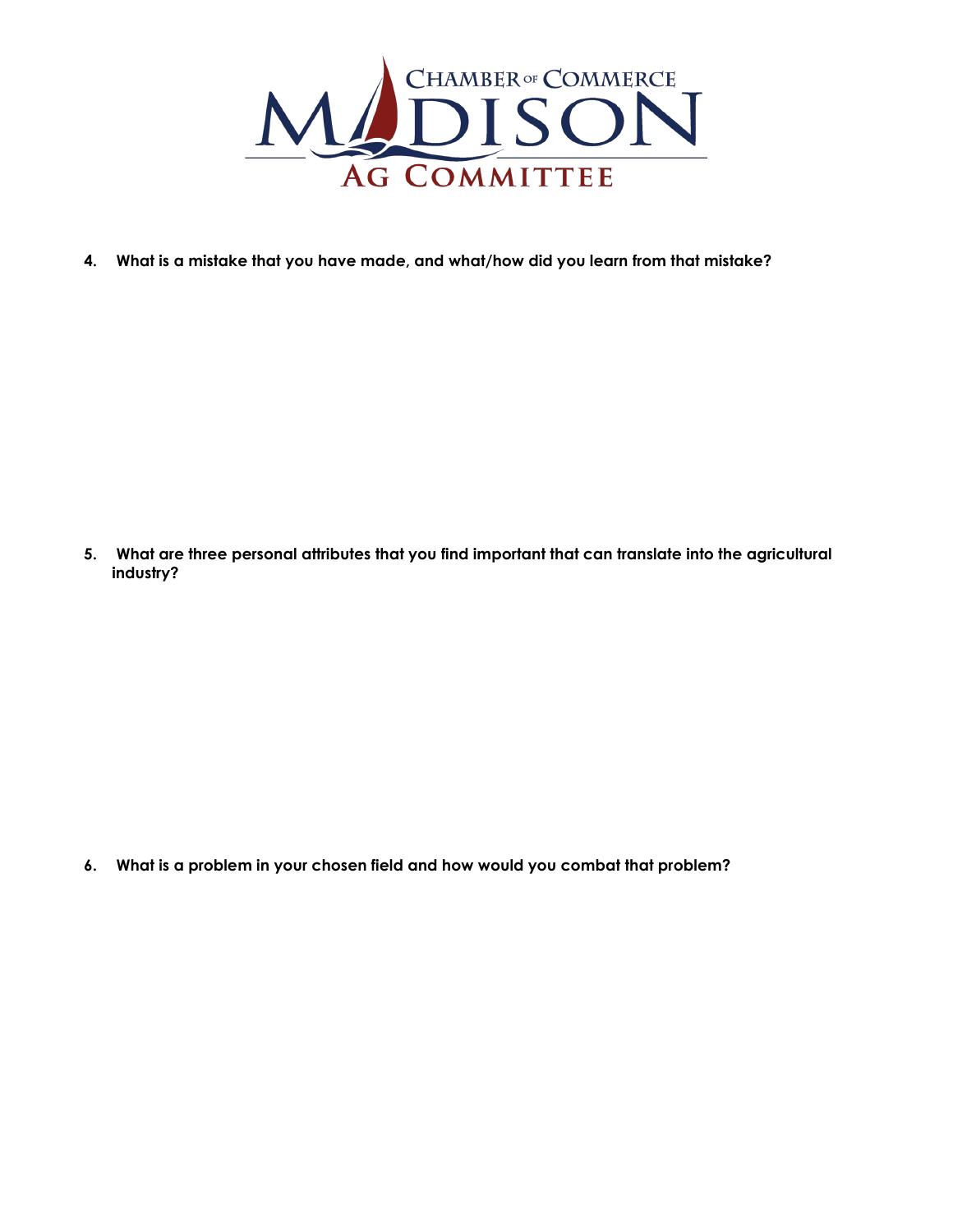

**7. What changes have you seen in the agricultural industry and what changes do you see coming in the next 10 years?**

**8. Tell us about your future plans.** 

**9. What role do you see agriculture playing in your community?**